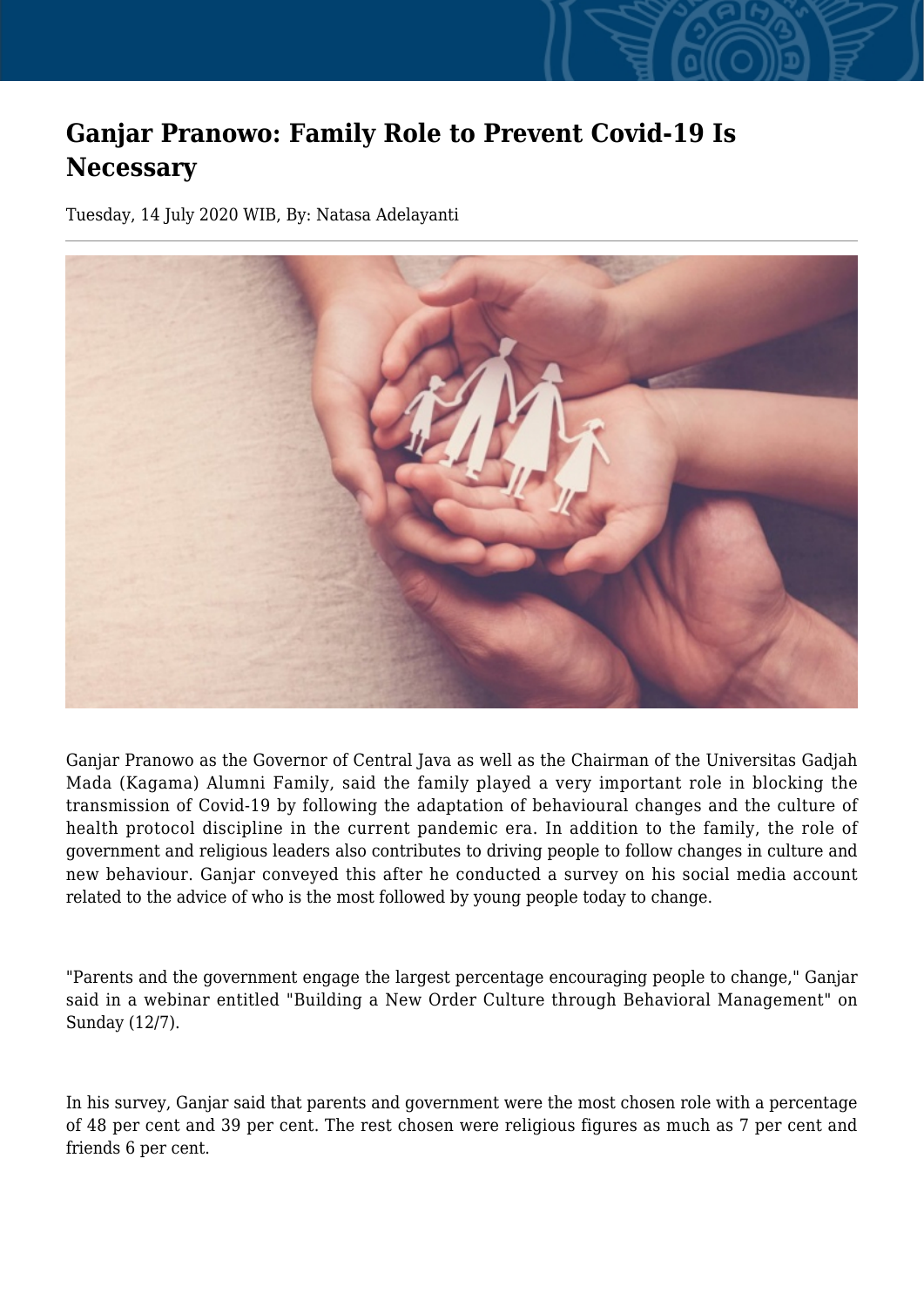From the survey, Ganjar accepts that parents need to approach their children for obeying the recommendations so that they can help prevent Covid transmission is very vital. Suggestions about using masks, keeping a distance and habit of washing hands need to be conveyed to parents well. "Families are far more able to exercise control as part of the community," he said.

However, according to him, in the current pandemic era, the promotion of health promotion tends to change following the latest developments from the Covid-19 virus. There should be more new methods and approaches in the effort to support response. Besides, he invited some residents and community leaders to give messages and suggestions for good health in social media.

"The campaign on the good things about the experience and new ways in the social media is very effective in inviting residents to maintain health together to prevent Covid," he said.

There were also the presences from several speakers in that organized webinar by collaboration between UGM and Kagama. There are the Dean of the Faculty of Cultural Sciences (FIB) UGM, Dr. Wening Udasmoro and UGM Psychology Professor, Prof. Dr. Djamaludin Ancok.

Wening Udasmoro said that one of the challenges encountered by the government in overcoming Covid-19 transmission was to change the culture of community discipline. Because according to her enforcing a culture of discipline to use a mask or washing hands is not as easy as turning the palm. "The complexity of implementing a new culture during the pandemic is due to three factors such as the economic, ideological and cultural sides," she said.

From an economic standpoint, the people now affected by Covid are trying to rise with limited economic endurance. "They disrupt discipline because they need to eat. Therefore, many of them still violate discipline," she said.

As for ideology, it is related to the issue of resistance by members of religious groups who ignore Covid's health protocol rules to be able to perform worship as normal conditions. "We can see many clusters that emerged from this group. This resistance not only occurs in the country but also in other countries," she said.

Furthermore, according to cultural factors, according to her, Indonesian people are known to be very happy to get together. No wonder since the enactment of the New Normal era, gathering at angkringan, cafes and socialite groups have re-emerged. "Because they are impatient, they have the risk to Covid-19 transmission," she explained.